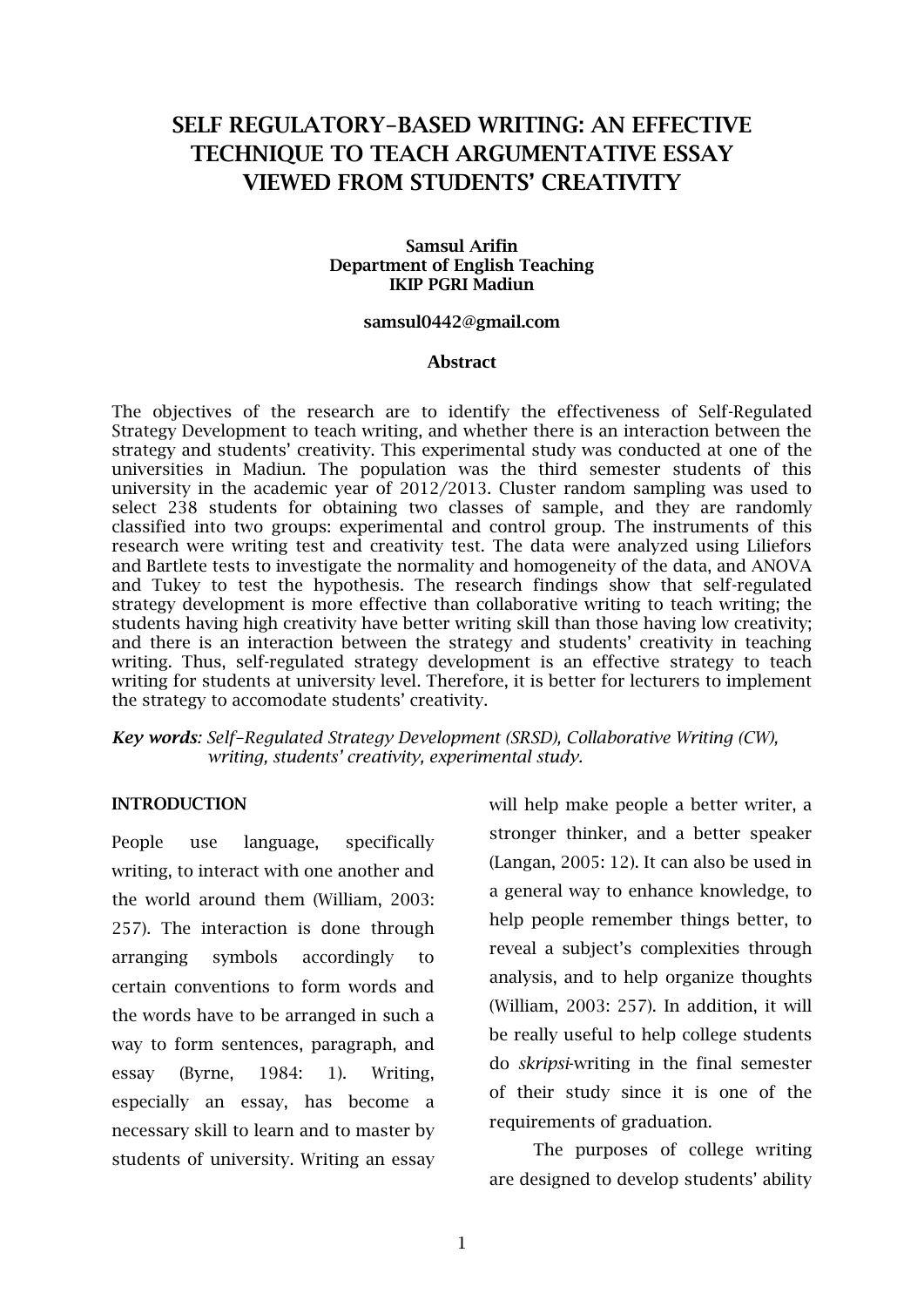in discovering a clearly stated point or thesis, providing logical and detailed support of thesis, organizing and connecting the thesis with their supporting materials, and building effective and error-free sentences (Langan, 2005: 4). To achieve them, two important factors to consider in writing as a mean influencing the students' writing skill are teaching strategies known as classroom practices and methods, and students' cognitive known as mental process involved in learning (Urguhart & McIver, 2005: 6). Some of the strategies effectively applied in teaching writing are writing strategies, summary writing, collaborative writing, specific product goal, word processing, sentence combining, inquiry activities, process writing approach, study of models, prewriting, and writing for content learning (Graham & Perin, 2007: 4-5). Therefore, students' mental process involves one's ability in wordscreating commonly called creativity, and one's ability in words-criticizing called critical thinking (Elbow, 1998: 7-9).

Self Regulated Strategy Develop ment (SRSD), one of writing strategies, is a self-generated thought, feelings, and behaviors for planning, drafting, and revising text that are oriented to attaining goals about writing (Graham & Perrin, 2007: 15). The goals are being able: (1) to generate and organize ideas into coherent essays and composition (content), and to provide reasonable and

logic supporting evidences (content), (2) to express ideas in a chronological, wellorganized, and logic way in various types of essay (organization), (3) to use the appropriate grammatical rules, (4) to use the appropriate vocabulary, and (5) to use the appropriate mechanics in the essay. This strategy has been found especially effective for adolescents who have difficulty in writing (Graham & Perrin, 2007: 15). It helps students monitor, evaluate, and revise their writing, increase content knowledge, and improve motivation (Graham & Harris, 2003: 21). It also improves students' ability to display a greater awareness of audience, to give more interesting introductions, to mention more targeted text elements, and to ex hibit a greater meta-cognitive awareness of the writing process (Englert, et. al., 1991: 64). In addition, the procedure of the strategy not only helps students monitor the completeness of their writing, but also visually reinforces them to be more creative, to provide greater detail, and to expand descrip tions (Graham and Santangelo, 2008: 83). Graham & Perrin (2007: 15) state that SRSD can be broken down into the stages of: (1) Developing Background Knowledge which focuses on making sure that students have the prerequisite skill needed to write and the strategy going to be learned; (2) Initial Conferen ce which focuses on providing students to discuss their perceptions of the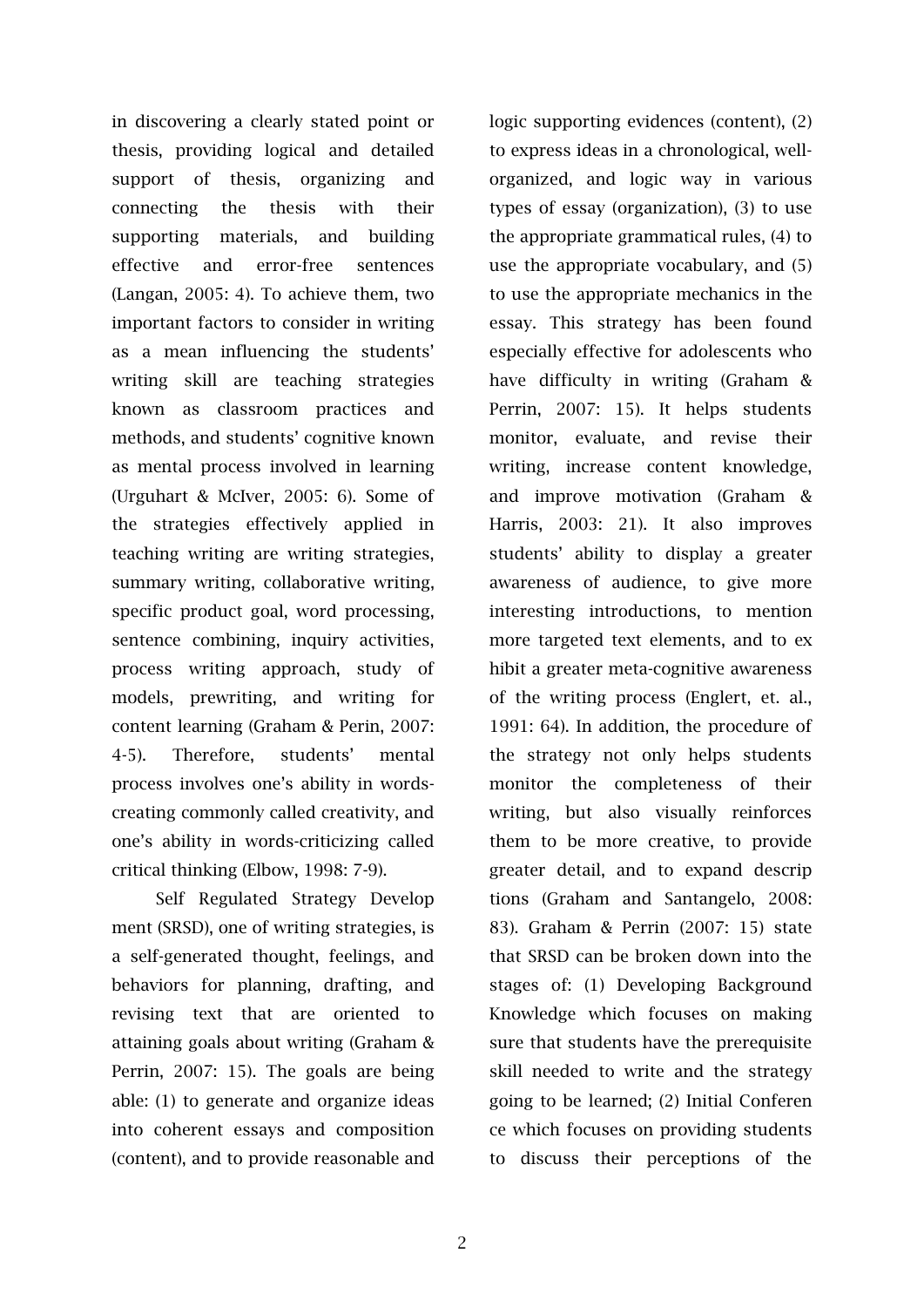current writing performance and how the mnemonic will help them improve their writing; (3) Modeling which focuses on modeling of each step using mnemo nic going to be addressed; (4) Memoriza tion which focuses on making the students become more familiar with the mnemonic so that they will be able to become comfortable enough with and use it automatically; (5) Supporting Prac tice which focuses on the activity of which expert leads the direction of the composition, otherwise it was mainly written from student input; and (6) Independent Performance which focuses on individual writing implementing the mnemonic to achieve the goal.

Collaborative Writing (CW) means two or more persons work together to solve linguistic problems, to produce a shared document, to engage substantive interaction about the document, and to share decision making about the language needed to express their ideas, and thus to formulate the structure in which to express those ideas (Speck, 2002: 5; Allen, 2004: 67; Swain, 2012: 45). Many researches show it is advanta geous for the teaching of writing such as encouraging peer learning, coopera tion, critical thinking, and activating participation toward an end product (Hernandez et. al., 2001: 31). In addition, Elola & Oskoz (2010: 51) states that collaborative writing, both in the first and second language, demands reflective thinking, helps learners to focus on lexis, discourse, grammatical accuracy, and encourages a pooling of knowledge about the language. Fleming (1998: 6) states that CW can be broken down into the stages of: (1) Invention which focuses on preliminary discus sions of ideas and approaches using note sharing and preliminary debating strategy among learners; (2) Drafting which focuses on the division of the learners' work whether it is chuck mo del, blended model, or compiler model of which each focuses on do drafting on the project; and (3) Revision which focuses on revising the paper as if the best writer of the group can become the chief editor of the draft, and other group members can give comments or suggestions.

Beside teaching strategies, the success of students' writing skill is also influenced by students' creativity. Creativity is a creative thinking as a result of generalizing new ideas, perspectives, and innovation including convergence thinking process (deductive reasoning) as a mean of general to specific flow of thought and divergence thinking process (inductive reasoning) as a mean of specific to general flow of thought (Sefertzi, 2000: 3; Hanson & Eller, 1999: 354). It is stressed out one's ability (1) to generate alternatives for a given problem (fluency), (2) to produce variation in ideas (flexibility), (3) to elaborate, develop, and refine ideas to solve problems (elaboration), and (4) to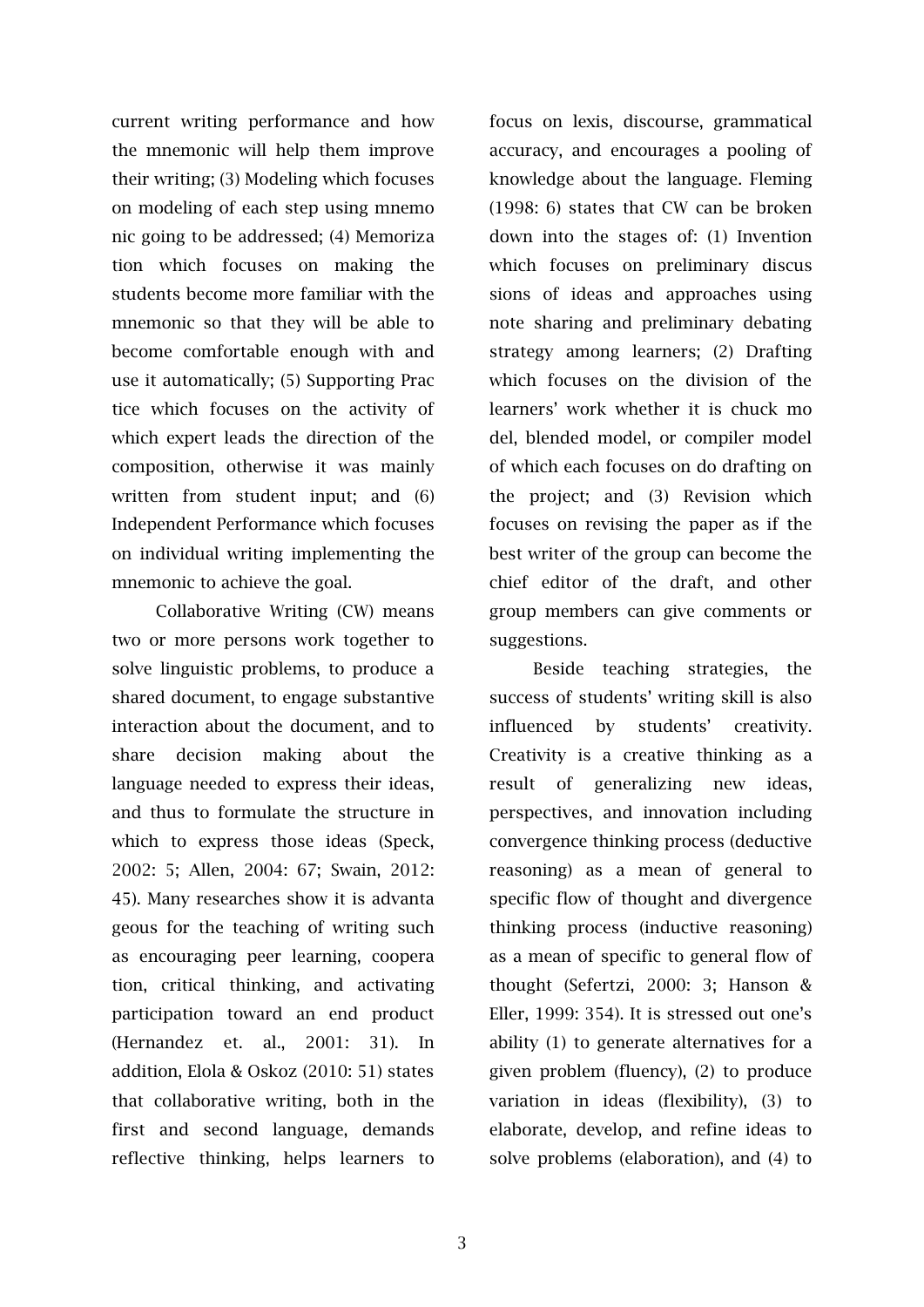generate original and unconscious solution (originality) (Rockler, 1988: 45- 46; Hanson and Eller, 1999: 354). Elbow (1998: 9) states that creativity has won out and produced writers who are rich but undisciplined, who can turn out lots of stuff with good bits in it, but who are poor at evaluating, pruning, and sha ping. By having such creativity, it makes them easy to recall their memory to result the above imagination writing (Rockler, 1988: 40).

## **RESEARCH METHODOLOGY**

The study was conducted at a university in Madiun from October 2012 to June 2013. The population was the third semester students which consisted of 7 classes with the total of 238 students. The samples were two classes namely experimental class which was taught using SRSD and control class which was taught using CW. To find out the sample, a cluster random sampling technique was implemented. Each class was divided into two groups of which each consisted of students having high creativity and those having low creativity. To gain the data, two instruments were used namely writing test to find out the score of the students' writing and creativity test to find out the score of the students' creativity. The two instruments were tried out to get readable instruction. The data were analyzed by using Multifactor Analysis of variance ANOVA 2x2 and Tukey HSD test. Before conducting the ANOVA test, prerequisite test namely normality and homogeneity test were conducted.

## **RESEARCH FINDING AND DISCUSSION HYPOTHESIS TESTING**

To find out whether the hypothesis are revealed, ANOVA testing is conducted. Table 1 shows the result of data analysis using ANOVA.

| Table 1. The Summary of a 2x2  |
|--------------------------------|
| <b>Multifactor of Variance</b> |

| Source of<br>Variance | SS     | Df<br>MS |        | $F_{\alpha}$ | $\rm F_{t}$<br>(.05) |
|-----------------------|--------|----------|--------|--------------|----------------------|
| <b>Between</b>        |        |          |        |              |                      |
| Columns               | 274.57 | 1        | 274.57 | 7.37         | 4.04                 |
| (Strategies)          |        |          |        |              |                      |
| <b>Between Rows</b>   | 540.64 | 1        | 540.64 | 14.52        |                      |
| (Creativity)          |        |          |        |              |                      |
| Columns by            |        |          |        |              |                      |
| rows                  | 2016.0 | 1        | 2016.0 | 54.13        |                      |
| (interaction)         |        |          |        |              |                      |
| <b>Between</b>        | 2831.2 | 3        | 943.74 |              |                      |
| Groups                |        |          |        |              |                      |
| Within Groups         | 1936.7 | 52       | 37.24  |              |                      |
|                       |        |          |        |              |                      |
| Total                 | 4767.9 | 55       |        |              |                      |

Table 1 reveals that: (1) the difference between columns (strategies) is significant because the score of  $F_{0}$ (7.37) is higher than  $F_{t(0.05)}$  (4.04). Therefore, the null hypothesis  $(H_0)$ stating that there is no significant difference in writing skill between students taught using SRSD and those taught using CW is rejected. It can be concluded that the teaching strategies differ significantly from one another in their effect on students' writing skill; (2) the difference between rows (creativity) is significant because the score of  $F$ (14.52) is higher than  $F_{t(0.05)}$  (4.04). Therefore, the null hypothesis  $(H_0)$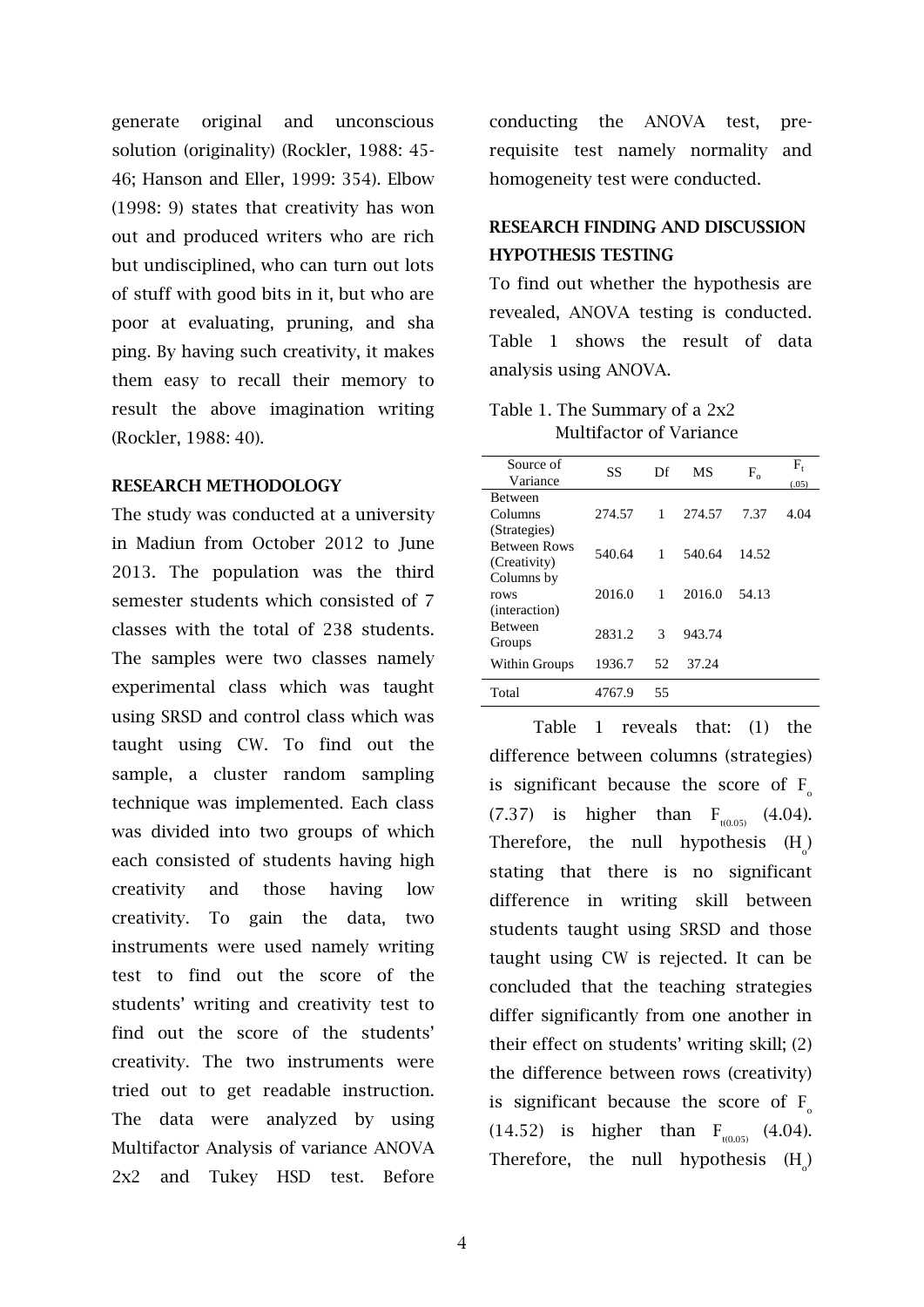stating that there is no significant difference in writing skill between students having high creativity and those having low creativity is rejected. It can be concluded that students having high creativity and those having low creativity are significantly different in their writing skill.; (3) the difference of columns by row (interaction) is significant because the score of  $F_{o}$ (54.13) is higher than  $F_{t(0.05)}$  (4.04). Therefore, the null hypothesis  $(H_0)$ stating that there is no interaction between the teaching strategies and students' creativity is rejected. Thus, it can be said that the effect of teaching strategies on student's writing skill depends on student's degree of creati vity.

Furthermore, to find out whether the mean difference between the cells is significant, Tukey's HSD test was used. The result of Tukey's HSD test and the computation of mean of students' score in writing were showed at table 2 and table 3.

Table 2. The Result of Tukey's HSD Test

| No | Data                     | Sample |            | $q_{\rm max}$ | α | <b>Status</b>    |
|----|--------------------------|--------|------------|---------------|---|------------------|
|    | $A_1$ and                | 56     | 3.84 2.84  |               |   | 0.05 significant |
|    | $B1$ and                 | 56     | 5.39 2.84  |               |   | 0.05 significant |
|    | 3. $A_1B_1$ and $A_2B_1$ | 28     | 10.07 2.90 |               |   | 0.05 significant |
|    | $A_1B_2$ and             | 28     | 4.64 2.90  |               |   | 0.05 significant |

Table 3. The Mean of Score.

| <b>STRATEGY</b><br><b>CREATIVITY</b> | A (SRSD) | A <sub>0</sub> (CW) |       |
|--------------------------------------|----------|---------------------|-------|
| $B_{1}$ (High)                       | 80.79    | 64.36               | 72.57 |
| $B_{0}(Low)$                         | 62.57    | 70.14               | 66.39 |
|                                      | 71.68    | 67.25               |       |

Table 2 and table 3 show that: (1) there is a significant difference on the students' writing skill between those taught using SRSD and those taught using CW because the score of  $q_{\circ}$ between columns (A<sub>1</sub>-A<sub>2</sub>) (3.84) is higher than  $q_{t(0.05)}$  (2.84). In addition, the mean score of the students taught using SRSD (71.68) is higher than those taught using CW (67.25). Thus, SRSD is more effective than CW to teach writing; (2) there is a significant difference on the students' writing skill between those having high creativity and those having low creativity because the score of  $q_a$ between rows  $(B_1 - B_2)$  (5.39) is higher than  $q_{\text{t(0.05)}}$  (2.84). In addition, the mean score of the students having high creativity (72.57) is higher than those having low creativity (66.36). Thus, students having high creativity have better writing skill than those having low creativity; (3) SRSD differs significantly from CW to teach writing to the students having high creativity because the score of q<sub>o</sub> between cells  $(A_1B_1 - A_2B_1)$  (10.07) is higher than  $q_{t(0.05)}$ (2.90). In addition, the mean score of the students having high creativity who were taught using SRSD  $(A_1B_1)$  (80.79) is higher than those taught using CW  $(A_2B_1)$  (64.36). Thus, SRSD is more effective than CW to teach writing for students having high creativity; and (4) SRSD differs significantly from CW to teach writing to the students having low creativity because the score of  $q_{\circ}$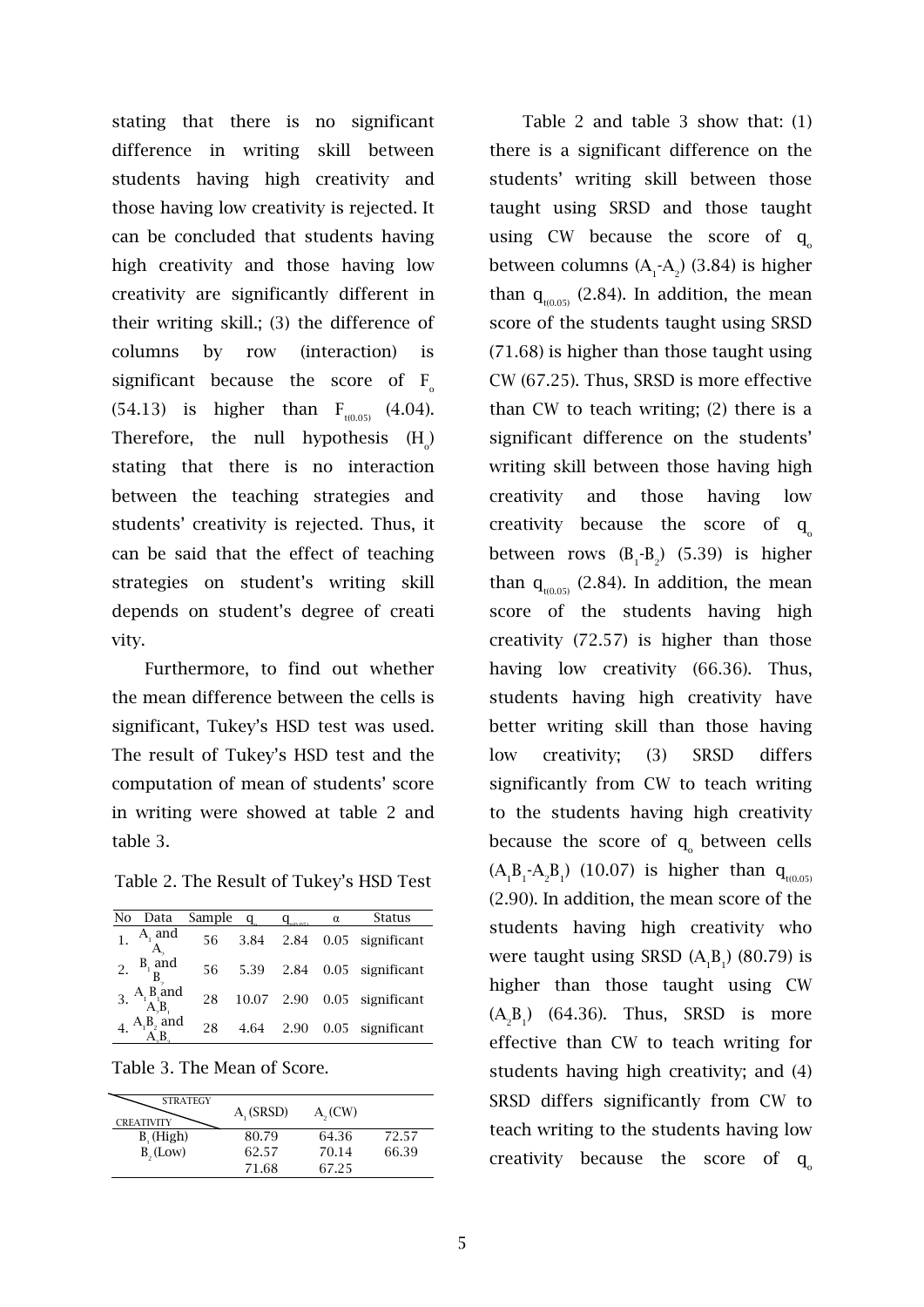between cells  $(A_1B_2-A_2B_2)$  (4.64) is higher than  $q_{t(0.05)}$  (2.90). In addition, the mean score of the students having low creativity who were taught using SRSD  $(A_1B_2)$  (62.57) is lower than those taught using CW  $(A_1B_2)$  (70.14) so that it can be concluded that CW is more effective than SRSD to teach writing to the students having low creativity.

The findings No. 3 and 4 show that SRSD is more effective than CW to teach writing for students having high creativity; while CW is more effective than SRSD to teach writing for students having low creativity. Thus, there is an interaction between teaching strategies and students' creativity in teaching writing. The effectiveness of teaching strategies depends on the degree of students' creativity.

## **DISCUSSION**

The study shows that SRSD is more effective than CW to teach writing**.** SRSD involves teaching strategies that are both effective in assisting learners with acquiring, retaining, and generalizing information, and efficient to help them acquire the information in the least amount of time. It is designed to help students learn, use, and adopt the strategies used by skilled writers. It encourages students to monitor, evaluate, and revise their writing, which in turn reinforces self-regulation skill and independent learning (Graham and Santangelo, 2008: 83). The procedures of SRSD which are explicit, directed, and guided not only help students monitor the completeness of their writing, but also reinforce them to display a greater awareness of audience, to mention more targeted text elements, to provide greater detail, to expand descriptions, to be more creative, and to exhibit a greater meta-cognitive awareness of the writing process (Englert, et. al., 1991: 64). In addition, the procedures help students with language difficulties develop strategies to do brainstorming, to do semantic webbing, to use text structure to generate possible writing content, to revise both mechanics and substance, and result improvements in both the quantity and quality of their writing (Eissa, 2009: 8). Besides, the stages of brainstorming, initial confe rence, modelling, and memorization of the strategy attempt students to gene rate content and organize a structure for compositions (Graham, 2006: 316). Through the stages, the students would not spend any time planning their essay; however, once they have been exposed to the strategy and learned how to plan their essay, they will spend time planning their ideas prior to writing. In the other words, the students are guided to do appropriate planning through using the mnemonic learned namely TREE (Topic sentence, Reasons, Ending, Examine Parts) so that they will produce well-elaborated, cohesive, wellorganized, and coherent essay. As stated by Haulth (2007: 12), planning is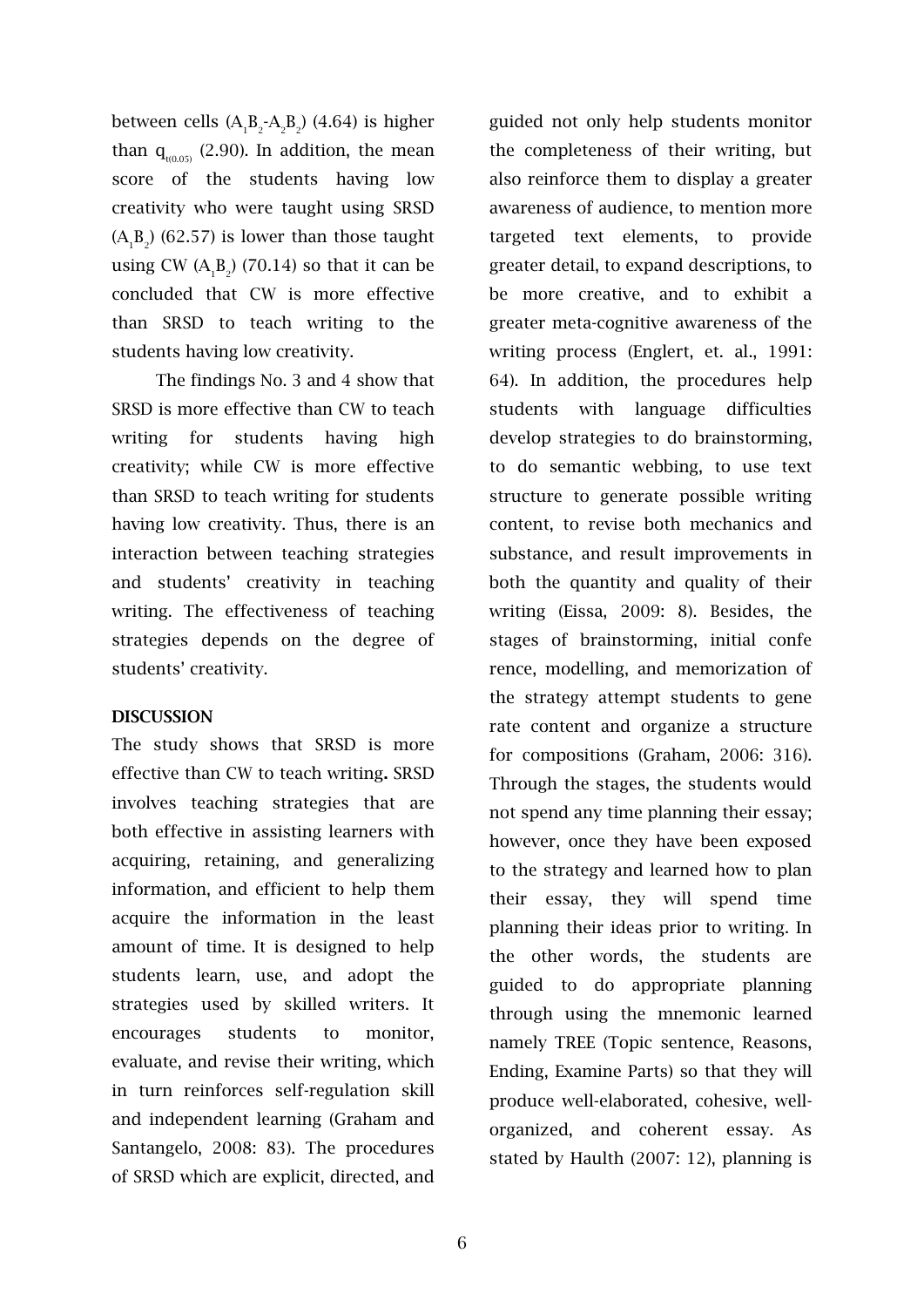one of the major focal points for writing and in SRSD instruction, where it is explicitly taught to students through the use of graphic organizers or mnemonic (TREE). In contrary, CW involves one of collective knowledge co-construction process, in which students are getting into by generating ideas, helping to organize the ideas, coming up with the ideas for writing through doing collaborative works with their friends. The corollaries of students' psycholo gical and cognitive aspect while doing CW may cause blindness and random ness as a mean that students do not work efficiently in groups so that it may decent into pretentious "multivoived monologues" as a mean of one way dis cussion (Reid, 1993: 153-154). Besides, writing appears choppy due to various writing styles without careful editing since the students' writing skill is different and if it is in the low level. Furthermore, the students tend to do copying one another's work because of ones' lack individuality of writings (Fernandez et.al., 2001: 31);

Students having high creativity have better writing skill than those having low creativity. Students having high creativity have a high convergent and divergent thinking influencing the result of the writing content become well-organized, well-elaborated, and evidential reasoning (Gomez, 2007: 33). Besides, students having high creativity commonly have better writing skill which is necessary on planning, editing, and revising process influencing the appropriateness used of grammatical rules, vocabulary, and mechanics in the essay. Creative students show certain characteristics that make them "stand out" from others especially the ability to use graphics more than text to convey meaning (Marsh, 2002: 25). Among these characteristics are: (1) Originality, as a mean of the ability to produce unusual ideas, to solve problems in unusual ways, and to use things or situations in an unusual manner; (2) Persistence, as a mean of willing to work under adverse condition and willing to face failure; (3) Independence, as a mean of being independent thinker who look for the unusual and the unexplored ideas; (4) Involvement and Detachment, as a mean of getting involves identifying and immersing problems, researching how others have tried to solve it, and becoming acquainted with difficulties and complexities; (5) Deferment and Immediacy, as a mean of resisting the tendency to judge too soon and accept the first solution, but wait to see if a better one comes along; (6) Incubation, as a mean of putting the problem aside temporarily, allowing the unconscious mind to take over, and making various associations and connections that the conscious mind is unable to do; (7) Verification, as a mean of verifying the problem solution through conventional objective procedures; (8) Discovers pro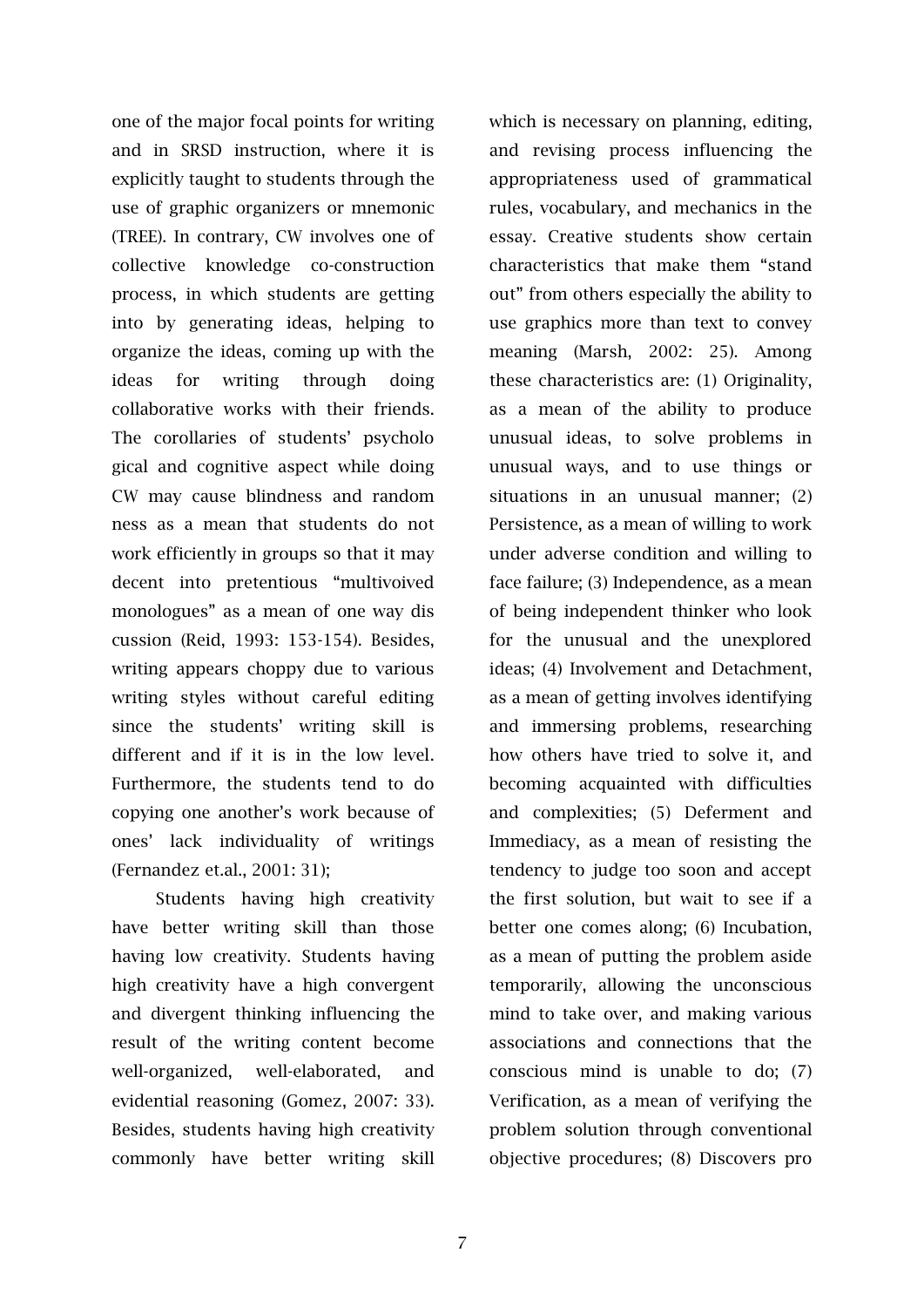blems, as a mean of prefer to work in problems by discovering themselves; (9) Generates alternatives, as a mean of finding different ways of viewing pro blems; (10) Challenges basic assump tion, as a mean of providing the founda tional structure for problem solving; and (11) Minimizes labels or categories, as a mean of using labels to avoid misrepresenting information. The cha racteristics show that students having high creativity tend to result a great writing since they have a certain structure of solving problems to write an essay. In addition, the characteristics which are willing to solve problems in unusual way, willing to find the unexplored way individually, willing to see others' point of view, not willing to judge a point of view soon, and willing to find a different way in viewing problems lead students create interes ting assertions and reasons to their writing as a mean of improving the quality of the essay writing-content. Furthermore, the characteristics which are providing the foundational structure for problem solving and using labels to avoid misrepresenting information lead them to have a well-structured and an easily understood essay which further make the reader easy to get the points. On the other hand, the students having low divergent and convergent thinking will be lack of ideas. They get difficul ties on developing the topic administe red by the lecturers, which further

influences their essay becoming lack of elaboration, lack of evidential reasoning, unstructured arguments, and choppy. Sternberg and Linda (1998:142) state that uncreative people focus their attention too much, and this prevents them from thinking of original ideas. During the inspirational phase of the creative process, the stage of defocused attention is useful to gain better elaboration. The characteristics of un creative people which are willing to have ordinary ideas to writing, not willing to see and analyze others' point of view, judging a point of view soon, not willing to provide the foundational structures lead them unable to provide interesting ideas and elaboration, and to show wellstructured essay. Therefore, those will lead the score of their essay become low, and result an inappropriate essay.

There is an interaction between teaching strategies and students' degree of creativity in teaching writing. The stage of developing background know ledge on SRSD reinforces students having high creativity to do better convergent and divergent thinking.

> Although the processes of creativity are individualistic in nature, they are often imitated and developed as when<br>teachers use the technique of technique of brainstorming. In many cases, creativity is not fully exploited because the teacher is not aware of the factors that tend to block the creative process (Tuckman, 2001: 78).

In the other words, the students will find it easy to do topic elaboration and development once the stage of developing background knowledge or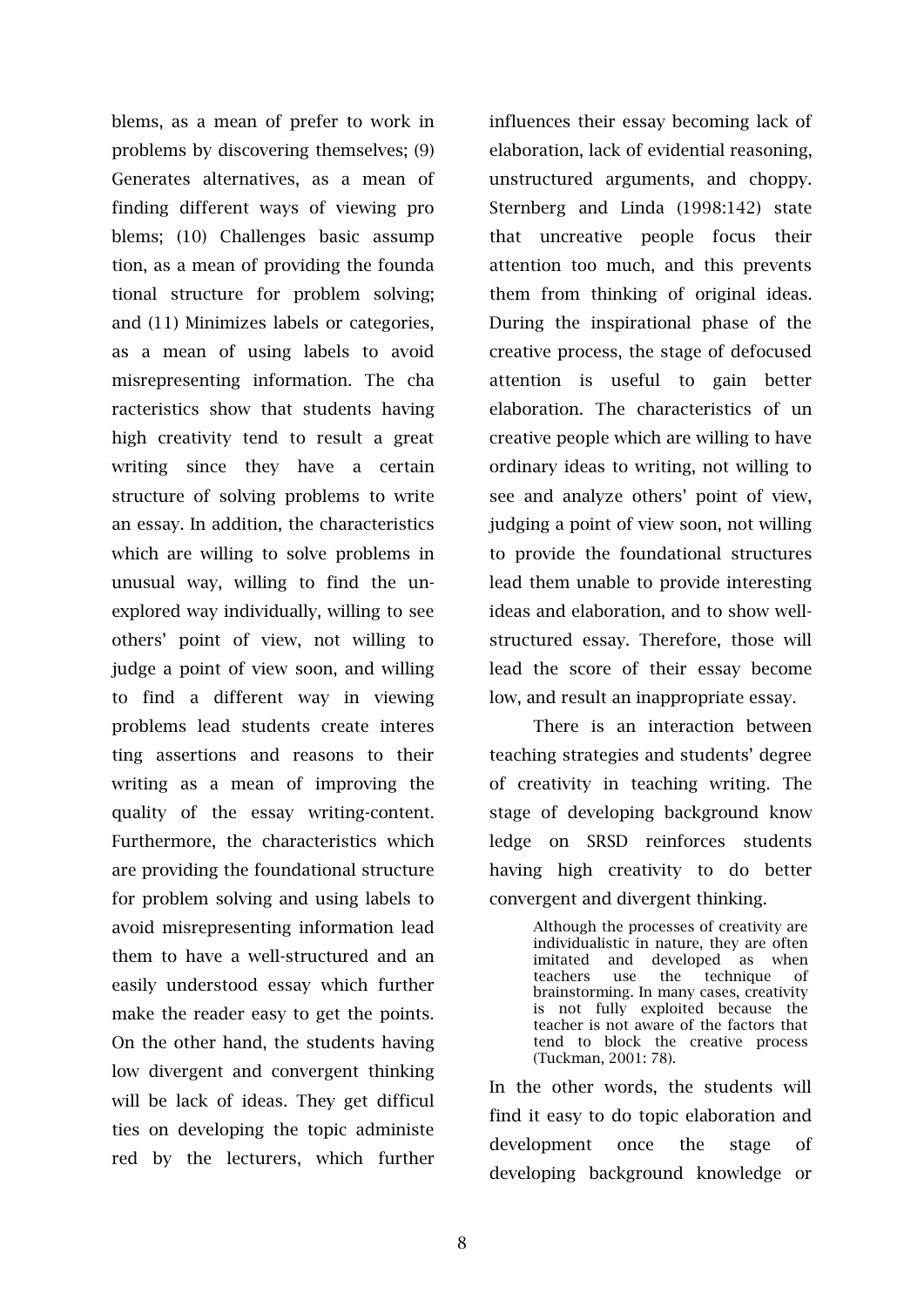commonly known as brainstorming are done correctly and appropriately. In addition, the stages of discussion and modeling ease them to design their own way to write an essay and reach a qualified one.

> Involvement and detachment as one of the characteristics of creative people mean that the creative students get involves identifying and immersing on problems, and researching how others have tried to solve it, and becoming acquainted with its difficulties and complexities (Marsh, 2002: 25).

Furthermore, the stage of memorization covers one of the numbers of guidelines that many creative people have found to be effective. Through memorization, they take notes and keep remembering on the concept and the usage of the mnemonic (TREE) to produce an essay. Osborn (2000: 123) suggests a number of guidelines that many creative people have found to be effective namely make a start, taking notes, setting deadlines and quotas, and fixing a time and place. Moreover, the stages of supporting practice through having discussion, guidance, and correction with the teacher directly continued by the stage of independence perfor-mance will reinforce students having high creativity give more interesting introductions, provide greater detail, expand descriptions, and revise for both mechanics and substance of their essay.

> Once a problem has been identified, creative students become immersed in it, first researching how others have tried to solve it, and becoming acquainted with its difficulties and complexities. Thus, involvement sets the stage for their own creations. Creative students soon become

detached enough to see the problem in its total perspective. By setting work aside temporarily, creative persons give ideas the freedom to develop (Schell, 2004: 14).

On the other hand, CW is appropriate to be implemented to students having low creativity better than those having high creativity. The procedure of CW which provides students do pair-planning, pair-drafting, and pair-revision can inhibit someone to be creative and result the low level of essay.

> Misuse or an over emphasis on collaborative learning could contribute to degeneration of individual creation, imagination, and production; and that this could weaken intrinsic motivation, hinder the development of problem solving and decision making capabilities, and inhibit personal freedom to be creative (Hillman, 2006: 5).

It means that students having high creativity would not be able to show their best in writing an essay since they do not find any originality, persistence, and independence need to explore their creativity in the stages of CW (Gomez, 2007: 32).

## **CONCLUSION**

The result implies students having high creativity have better writing skill than those having low creativity. Therefore, it is recommended for lecturers to explore students having high creativity to be able to express their ideas and imagination freely more than those having low creativity since they have characteristics such as originality, independence, persistence, deferment and immediacy, incubation, verification, and problem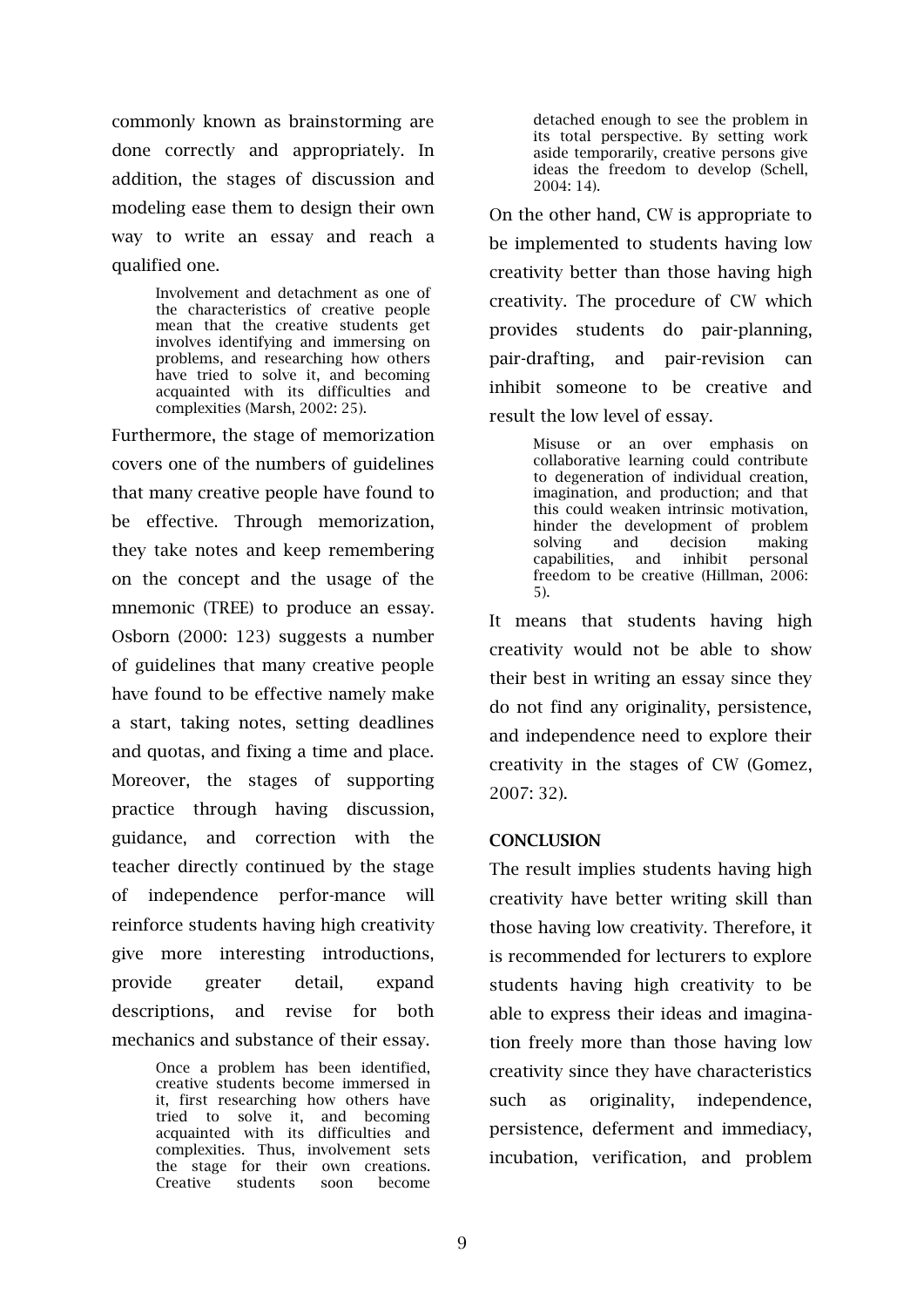solving-discovery. In addition, modelling on how to write an essay can be imple mented for those having high creativity to accommodate their characteristics which are involvement and detachment, basic assumption-challenge, alternativegeneralization, and labels-minimization. Modelling provides them a situation of getting involves identifying and immersing problems, researching how others have tried to solve it, and becoming acquainted with the difficult ties and complexities. Furthermore, the result also implies that there is an interaction between teaching strategies and students' degree of creativity which means the effect of teaching strategies on students' writing skill depends on their degree of creativity. The use of SRSD affects the students' writing skill especially for the students having high creativity. SRSD enables students to explore their ideas and improve the content and structure of their writing better.

## **BIBLIOGRAPHY**

- Byrne, D. 1984. *Teaching Writing Skill.*  New York: Longman, inc.
- Eissa, M. A. 2009. The Effectiveness of a Program Based on Self-Regulated Strategy Development on the Writing Skill of Writing-Disabled Secondary School Students*. Electronic Journal of Research in Educational Psychology,* 7 (1), 5-24
- Elbow, P. 1998. *Writing with Power: Technique for Mastering the Writing Process, 2nded.* New York: Oxford University Press.
- Elola, I., & Ozkos, A. 2010. Collaborative Writing: Fostering Foreign Langu age and Writing Conventions Deve

lopment. *Language Learning & Technology*, 14 (3), 30-49.

- Fleming, M. 1983. *Writing: A Collabora tion*. Washington D. C.: Eric Clea ring house.
- Gomez, J. G. 2007. What Do We Know About Creativity?. *The Journal of Effective Teaching*, 7 (1), 31-43
- Graham, S. & Harris, K. R. 2003. *Students with Learning Disabilities and the Process of Writing: A Meta-Analysis of SRSD Studies*. New York: Guilford Press
- Graham, S. & Perin, D. 2007. *Writing next: Effective Strategies to Impro ve Writing of Adolescents in Middle and High Schools – A Report to Carnegie Corporation of New York.*  Washington DC: Alliance for Excellent Education.
- Graham, S. & Santangelo, T. 2008. Using Self-Regulated Strategy Development to Support Students having "Trubol Giting Thangs Into Werds". *Remedial and Special Education*, 29 (2), 78-89.
- Hanson, K. T., & Eller, B. F. 1999. *Educational Psychology for Effecti ve Teaching*. Belmont: Wadsworth Publishing Company.
- Hernandez, N. 2001. Collaborative Writing in the Classroom: A Method to Produce Quality Work. *Technology and Teaching*, 4 (2), 30-37.
- Hillmann, P. J. 2006. Fostering Creativi ty, Individuation, and the Imagina tive Spirit: Are collaborative thinking and cooperative learning overemphasized in educa tion today? Retrieved on June 11, 2012 from [http://www.marquetteuniver](http://www.marquetteuniver/) sity.edu/articles/Creativity.html
- Langan, J. 2005. *College Writing Skill with Reading, Sixth Edition*. New York: The McGrew-Hill Corpora tion, Inc.
- Marsh, G. E. 2002. *Instructional Techno logy*. Retrieved on January 18, 2006 from [http://iit.ches.ua.edu/](http://iit.ches.ua.edu/%20goals/csm562/901/instructionaltechnology.htm) [goals/csm562/901/instructionalte](http://iit.ches.ua.edu/%20goals/csm562/901/instructionaltechnology.htm) [chnology.htm](http://iit.ches.ua.edu/%20goals/csm562/901/instructionaltechnology.htm)
- Osborn, A. F. 2000. *Applied Imagination, 3rd.ed*. New York: Charles Scrib ner's Sons.